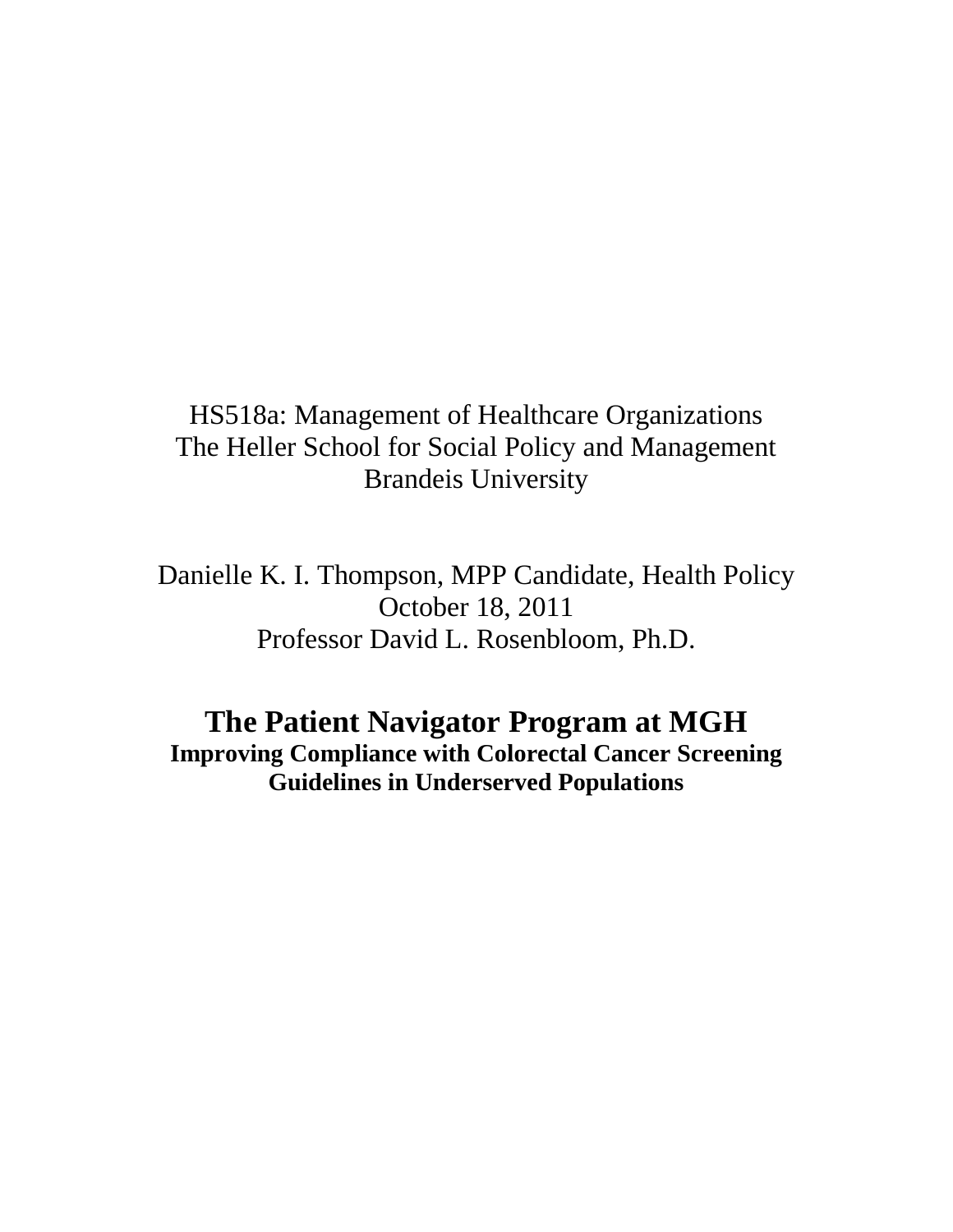#### **Overview of the Program**

The Colorectal Cancer Patient Navigator Program at Massachusetts General Hospital (MGH) in Chelsea is widely recognized as a best practice for increasing colorectal cancer screening rates and reducing healthcare disparities among low income patients and those with low English proficiency, especially Latinos. Launched in January 2007 by the MGH Center for Community Health Improvement (CCHI) and the MGH Cancer Center, the program works to overcome patient perceived barriers to screening in people who have been identified as at-risk for not making or keeping appointments (MGH Colorectal Cancer Screening Program; About This Program 2011). What began as a pilot project funded by a single Clinical Innovation Award has grown into a successful program which is now exclusively funded through philanthropic donations (MGH Cancer Center News 2011). This paper will discuss 1) some of the reasons why patients fail to make or keep endoscopy appointments and how the Patient Navigator Program addresses those concerns; 2) the value of the program to patients and providers; 3) documentation of program results and conditions that have led to success; and 4) predictions for the future.

#### **Reasons for Non-Compliance with Screening**

Lack of patient education about colonoscopies as well as anxiety about the procedure itself are key reasons why patients may not get screened for colorectal cancer when recommended to do so by their doctor. These two reasons are inter-related because patient anxiety is often caused by a lack of knowledge or misguided information. Often, people are reluctant to undergo a colonoscopy because they do not understand its value, they are unaware of the screening guidelines, or they have false schemas of what a colonoscopy is like based on unattractive portrayals in the media.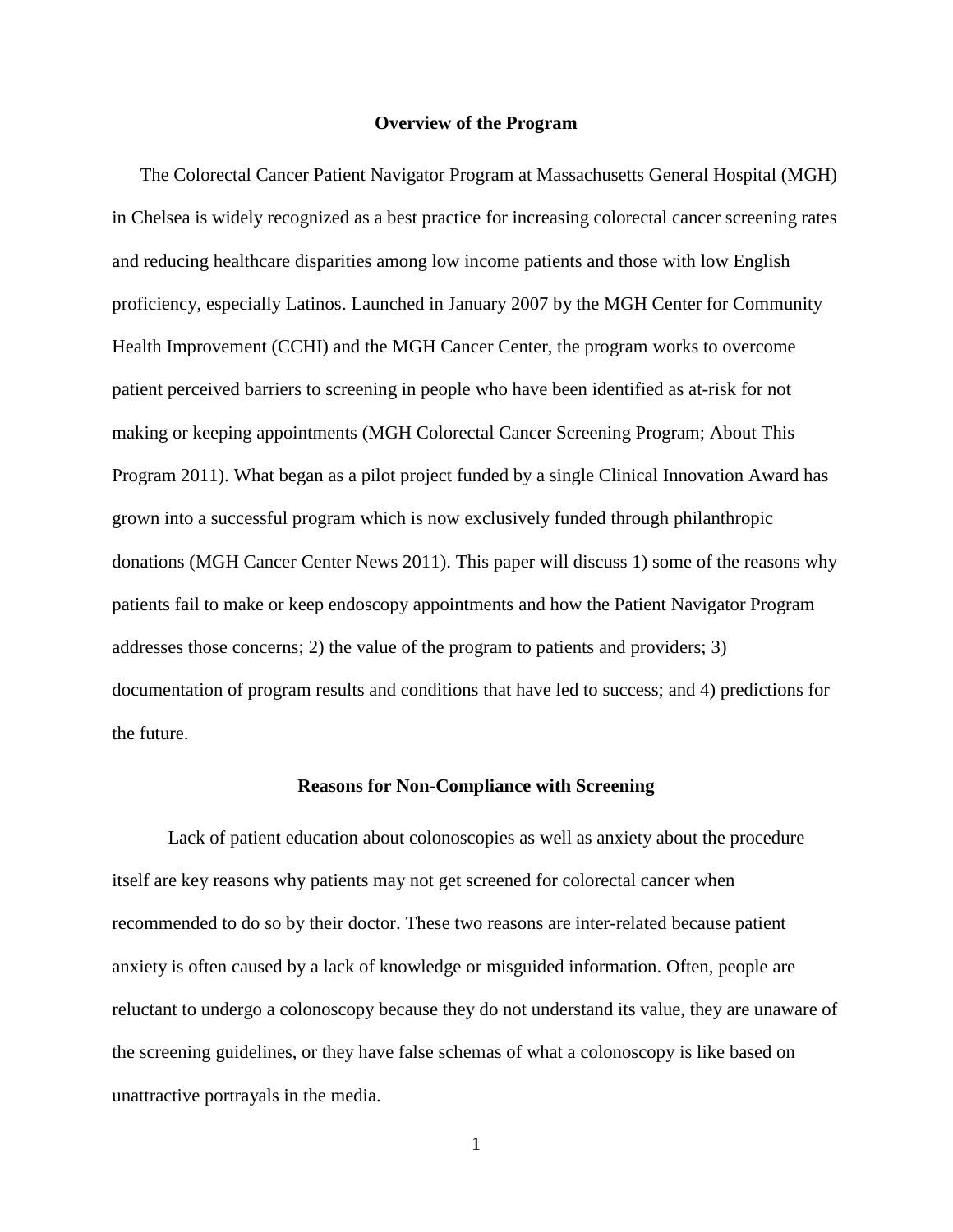Diverse, underserved populations such as those served by MGH Chelsea are at especially high risk for not following through with preventive screenings. Research conducted at MGH prior to implementation of the Patient Navigator Program confirmed that colorectal, cervical, breast, and lung cancer are more common and/or more deadly in surrounding communities than in other parts of Massachusetts (MGH Cancer Center News 2011). These findings are consistent with the literature. In a study of endoscopic procedures in the University of Pennsylvania Health System, Barbara J. Turner et. al. found that women, blacks, those with incomes below \$25,000 and those with Medicaid or unknown insurance were less likely than whites, males, those with higher incomes and those with private insurance to keep their first or reschedule their colon study appointment (Turner et. al. 2004, p. 530). Patient navigators identify these types of patients and ensure that they follow through with the procedure that has been deemed in their best medical interest.

## **Value for Patients and Providers**

To borrow terminology from the Lean method of management developed by Toyota, the Patient Navigator Program offers value for patients by navigating them along the "value stream" of getting a colorectal cancer screening beginning with the physician referral and culminating in completion of the procedure (Graban 2009). Navigators schedule and remind patients about appointments, help patients access health insurance and financial assistance, explain instructions for gastro-intestinal preparation, translate written materials and physician instructions, and provide emotional support. If requested, navigators will even accompany a patient to their appointment (MGH Colorectal Cancer Screening Program; About This Program 2011). All of these services can be classified as "value added activities" that improve the patient's experience.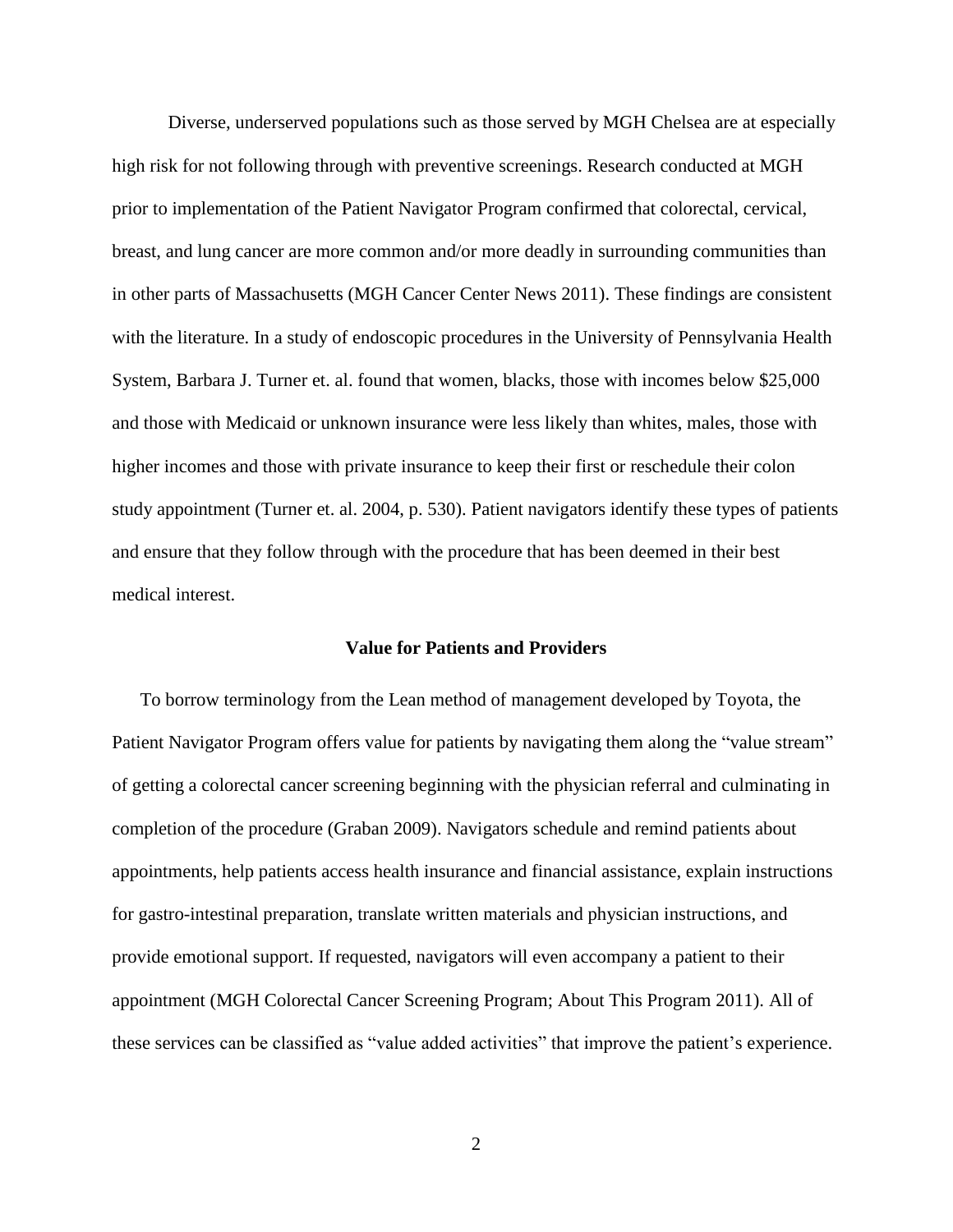A value stream is defined as "a set of specific actions required to bring a specific product… through the three critical management tasks of any business: the program solving task, the information management task, and the physical transformation task" (Graban 2009, p. 58). By facilitating "physical transformation" or the physical treatment path through the hospital, navigators are also expediting the "problem solving task" (finding out what is wrong with the patient by helping them get an endoscopy) and the "information management task" (using diagnostic information that guides or assists treatment). As they work with different offices and departments, navigators keep the process flowing smoothly, removing obstacles that might delay or prevent a patient from showing up for their appointment.

The Patient Navigator Program provides "value-added activities" to other patients who are on waiting lists for endoscopic procedures and to the hospital as well. When patients fail to keep their appointments, this has implications for non-compliance not just for the no-shows, but for patients who cannot receive a procedure because slots have been claimed by people who are missing appointments. Colonoscopies require considerable resources including equipment, a physician, anesthesiologist, and other hospital staff. Consequently, missed appointments have a negative impact on a hospital's bottom line and contribute to the rising cost of health care which in turn makes colonoscopies more inaccessible for patients who need and want them. The Lean method would argue that by making sure patients schedule and show up for endoscopy appointments, navigators increase revenue for the hospital and prevent the waste of resources (staff, waiting time, and production) that had been allocated for appointments that were missed.

#### **Documentation of Results**

The results of the Patient Navigator Program are well documented. Since the beginning of the program in January 2007, a total of 469 patients have received screening including 328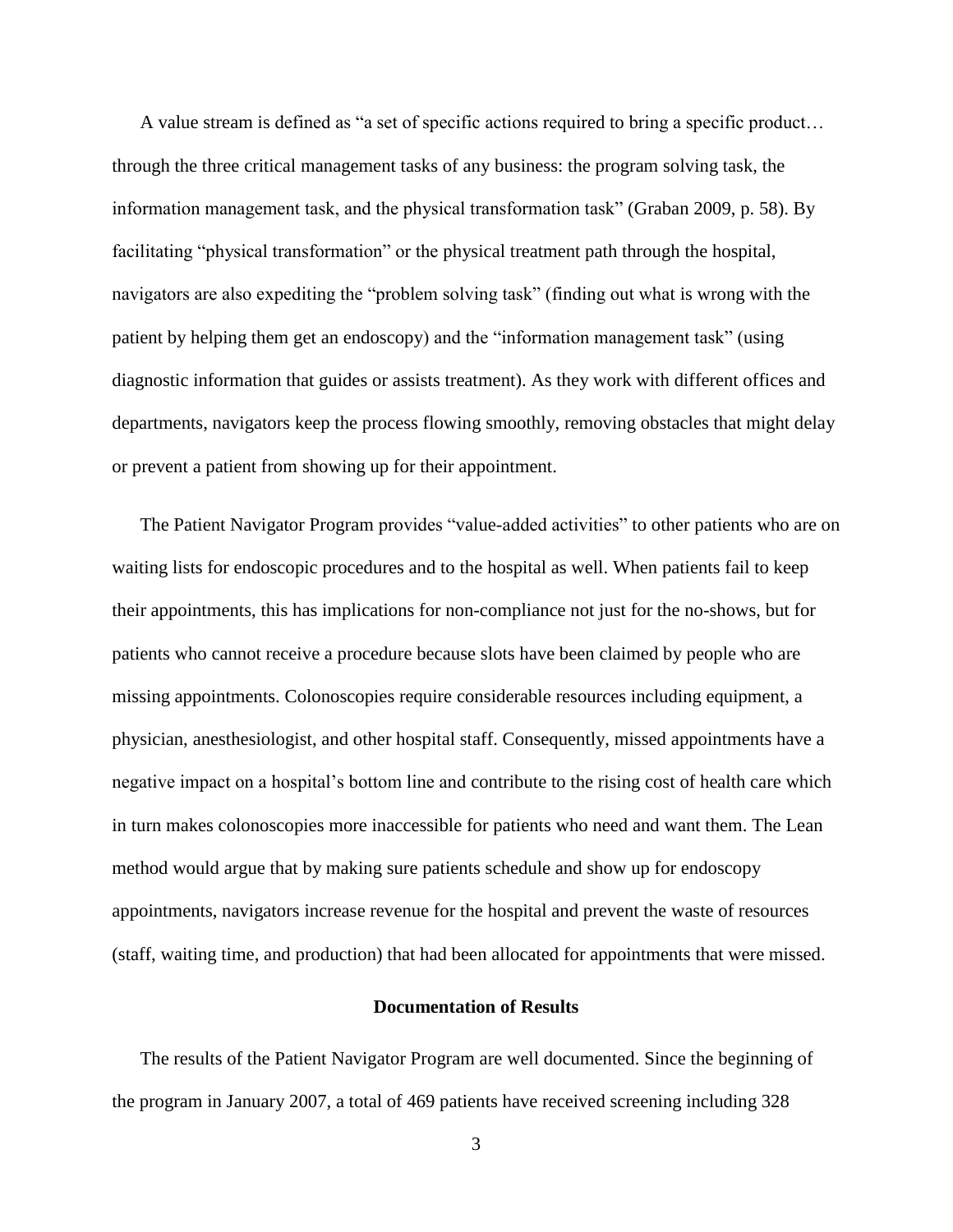colonoscopies, 137 completed and returned Fecal Occult Blood Test (FOBT) cards, and four sigmoidoscopies. In its first year, the program doubled the screening rate among MGH Chelsea patients. In 2010, staff arranged 156 colonoscopies and polyps were removed in approximately two-thirds of these appointments (MGH Colorectal Cancer Screening Program; About This Program 2011).

Between January and October 2007, a randomized controlled trial was administered to evaluate the efficacy of the program. Patients age 52 to 79 at MGH Chelsea who were overdue for colorectal cancer screening were randomized to an intervention group where they were assigned a navigator and a control group that received usual care. The researchers found that over a nine month period, patients in the intervention group were more likely to receive screening than control patients (27% vs. 12%). The majority of the difference between the groups (21% vs. 10%) was attributable to significantly higher colonoscopy rates (MGH Colorectal Cancer Screening Program; About This Program 2011).

Interpersonal communication between navigators and patients is the primary condition responsible for the program's success. A brochure sent in the mail can easily be thrown away, but an engaging conversation with a well-trained coach who can empathize with the patient's anxiety may be more influential. The literature substantiates that this hands-on approach is effective. In a randomized control trial of 275 patients in the University of Pennsylvania health system, Turner et. al. found that patients who were assigned a coach had over two-fold higher adjusted odds ratios of keeping colonoscopy appointments than patients who received a brochure or no intervention at all (Turner at. al. 2007).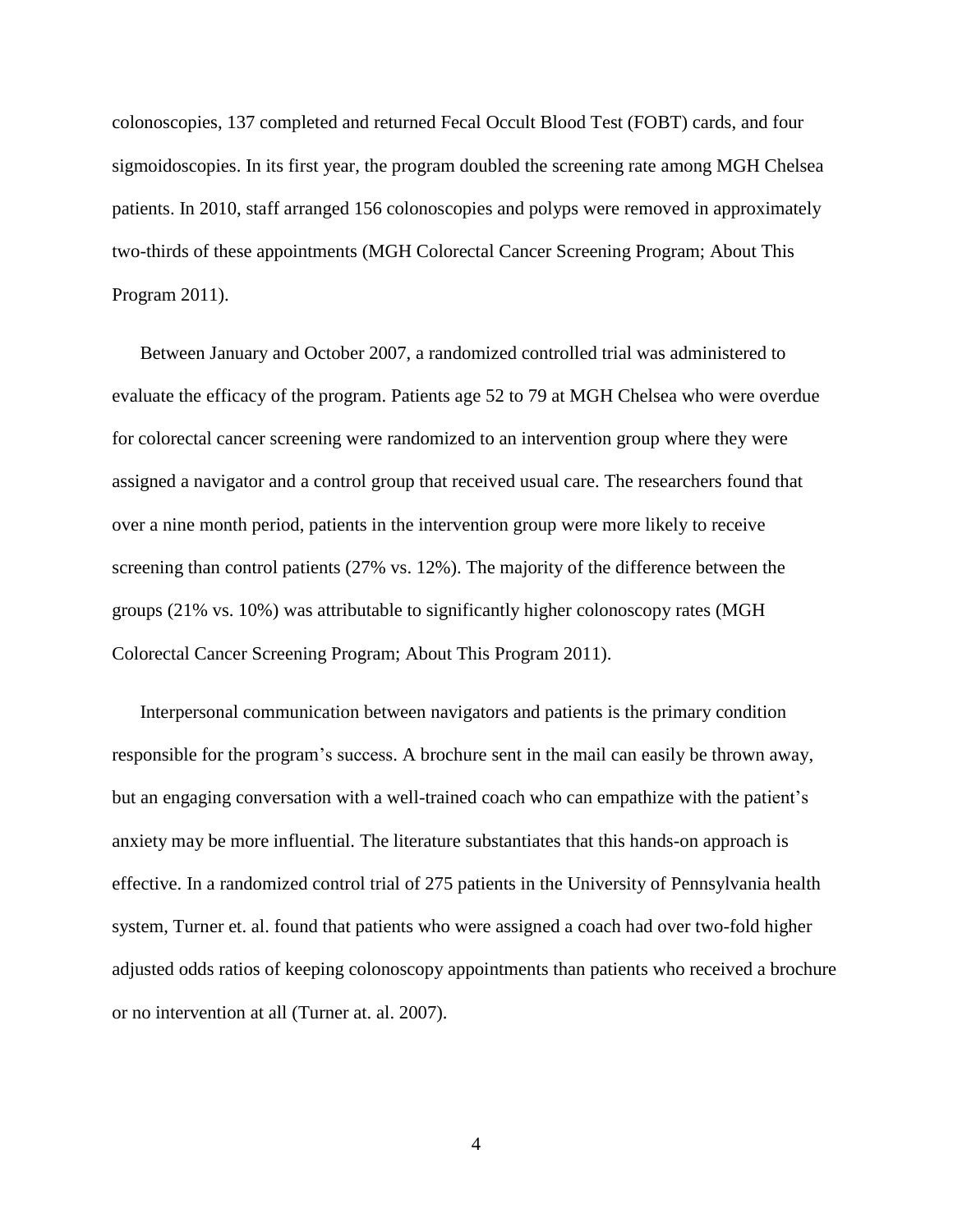Another condition for success is the respect the navigators are given in the MGH community and the respect they in turn have for patients. "Respect for people" is embedded in the Lean method. Part of respecting people is "engaging and trusting employees to participate in solving problems and eliminating waste" (Graban 2009, p. 26). This is essential if patient navigators are to be taken seriously as they coordinate patient care across departments. Likewise, if patients are to change their behavior, they need to feel that their concerns are valued.

### **Predictions for the Future**

The Patient Navigator Program has grown every year since its inception; therefore, it is reasonable to expect that it will continue to thrive. The potential market for the program includes underserved patients in the Chelsea and Greater Boston area. Clayton M. Christenson would claim that the practice of using patient navigators to schedule and ensure follow through with preventive screenings can be considered a "disruptive innovation" in healthcare (Christenson et. al. 2000). Instead of asking high-cost professionals such as gastroenterologists to move "downmarket," MGH has allowed less expensive professionals like patient navigators to move "upmarket" by handling the administrative aspects of scheduling an endoscopy appointment and answering questions about the procedure that require some expertise, but not the skill of a medical doctor. Navigators are able to work with patients in less expensive settings as opposed to a physician's office where the patient is paying on a fee-for-service basis. Physicians can use this time performing procedures and patients appreciate getting free answers to their questions and concerns. The performance trajectory of this practice is predicted to have an upward slope over time since many other hospitals including nearby Dana-Farber Cancer Institute and Brigham and Women's have also adopted similar programs.